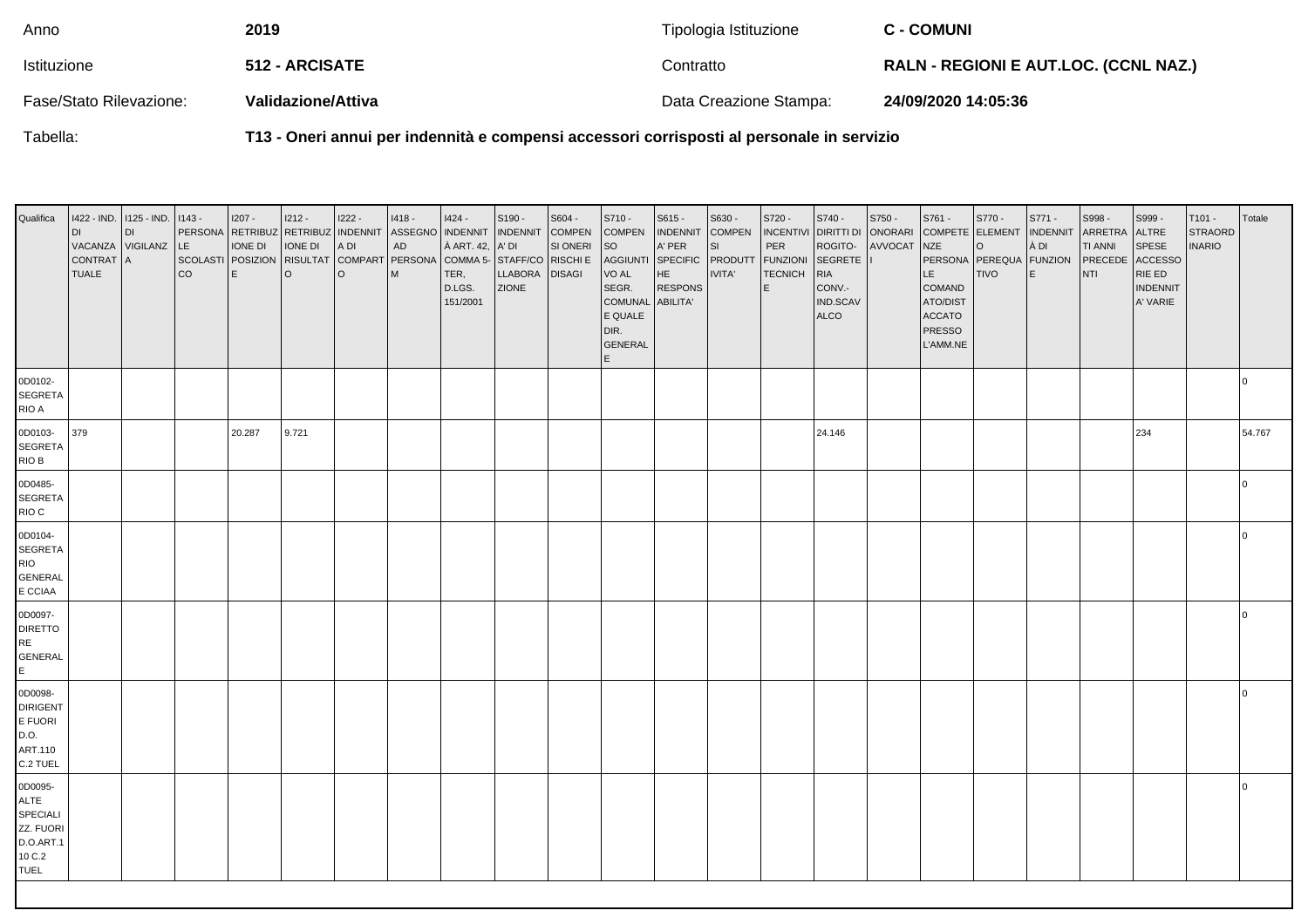| 0D0164-<br><b>DIRIGENT</b><br>$\mathsf{E}\hspace{0.1cm}\mathsf{A}$<br><b>TEMPO</b><br><b>INDETER</b><br><b>MINATO</b>            |     |       |        |       |       |  |  |  |  |  |     |  |     |                |
|----------------------------------------------------------------------------------------------------------------------------------|-----|-------|--------|-------|-------|--|--|--|--|--|-----|--|-----|----------------|
| 0D0165-<br><b>DIRIGENT</b><br>$\mathsf{E}\,\,\mathsf{A}$<br><b>TEMPO</b><br><b>DETERMI</b><br><b>NATO</b><br>ART.110<br>C.1 TUEL |     |       |        |       |       |  |  |  |  |  |     |  |     | <b>0</b>       |
| 0D0195-<br>ALTE<br>SPECIALI<br>ZZ. IN<br>D.O.<br>ART.110<br>C.1 TUEL                                                             |     |       |        |       |       |  |  |  |  |  |     |  |     | $\overline{0}$ |
| 0D7000-<br>POSIZION<br>E<br>ECONOMI<br>CA D7                                                                                     |     |       |        |       |       |  |  |  |  |  |     |  |     | 0              |
| 099000-<br>POSIZION<br>E<br>ECONOMI<br>$CA$ D <sub>6</sub>                                                                       |     |       |        |       |       |  |  |  |  |  |     |  |     | 0              |
| 0D5000-<br>POSIZION<br>E<br>ECONOMI<br>CA D <sub>5</sub>                                                                         |     |       |        |       |       |  |  |  |  |  |     |  |     | l O            |
| 0D4000-<br>POSIZION<br>E.<br>ECONOMI<br>CA D <sub>4</sub>                                                                        | 305 |       | 37.027 | 9.523 | 1.868 |  |  |  |  |  | 216 |  |     | 48.939         |
| 050000-<br>POSIZION<br>E<br>ECONOMI<br>$\mathsf{CA}\ \mathsf{D3}$                                                                | 208 | 1.111 | 14.763 | 5.135 | 1.246 |  |  |  |  |  | 216 |  | 853 | 23.532         |
| 049000-241<br>POSIZION<br>E<br>ECONOMI<br>CA D2                                                                                  |     |       | 13.191 | 3.088 | 1.839 |  |  |  |  |  | 571 |  | 303 | 19.233         |
| 0D1000- 101<br>POSIZION<br>E<br>ECONOMI<br>CA D1                                                                                 |     |       | 11.710 | 2.779 | 623   |  |  |  |  |  | 228 |  |     | 15.441         |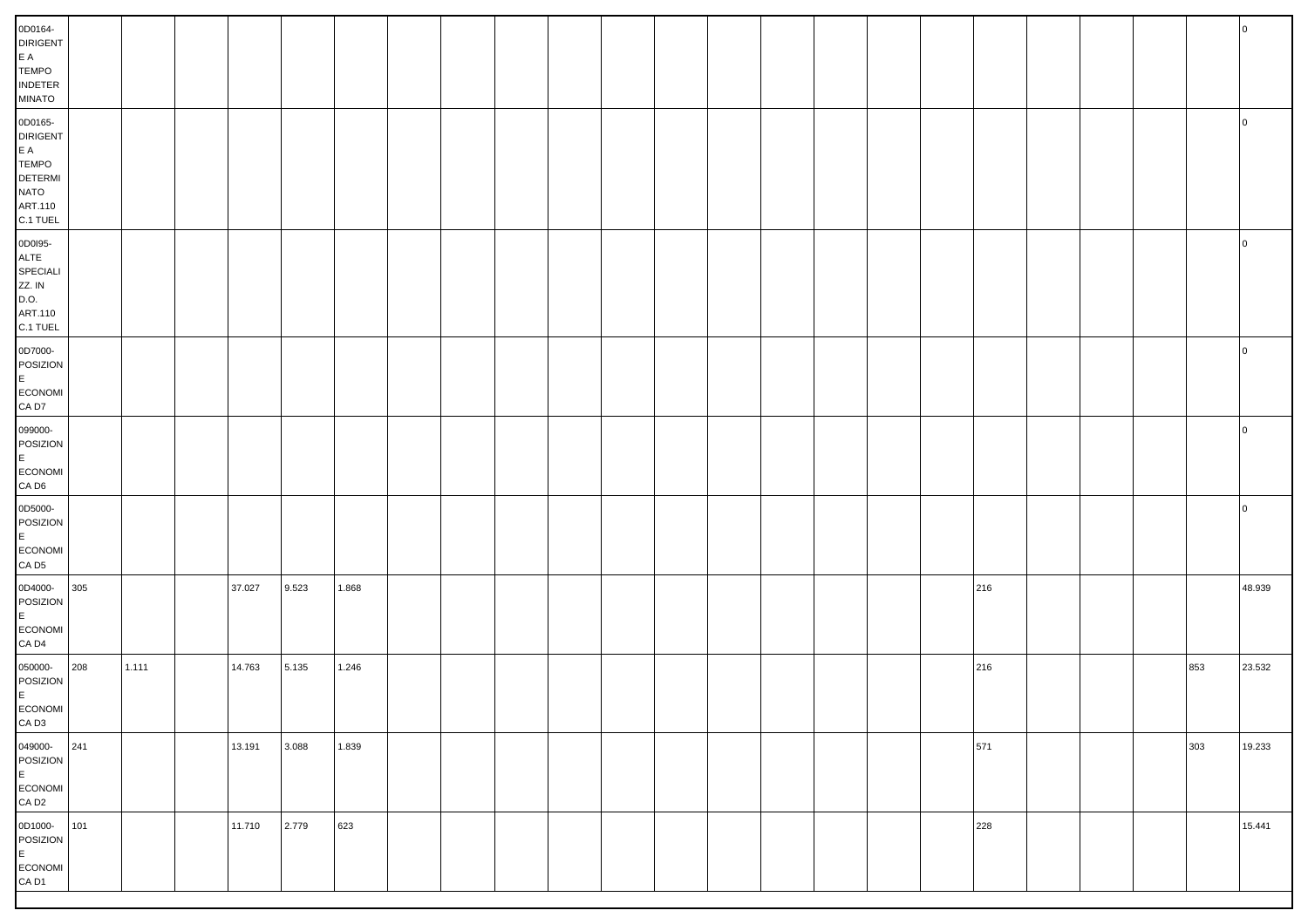| 097000-<br>POSIZION<br>E.<br>ECONOMI<br>CA <sub>CG</sub>                            |       |       |       |       |       |  |       |     |  |  |       |  |       | $\overline{0}$ |
|-------------------------------------------------------------------------------------|-------|-------|-------|-------|-------|--|-------|-----|--|--|-------|--|-------|----------------|
| 046000-<br>POSIZION<br>E.<br>ECONOMI<br>CA <sub>C5</sub>                            | 104   |       |       | 594   | 548   |  | 210   |     |  |  | 204   |  | 851   | 2.511          |
| 045000-<br>POSIZION<br>E.<br>ECONOMI<br>CA <sub>C4</sub>                            | 680   | 1.105 | 5.652 |       | 4.267 |  | 2.830 | 300 |  |  | 1.692 |  | 921   | 17.447         |
| 043000-<br>POSIZION<br>E<br>ECONOMI<br>CA <sub>C</sub> 3                            | 292   | 1.108 | 1.425 | 1.051 | 1.646 |  | 2.933 |     |  |  | 720   |  | 1.181 | 10.356         |
| 042000-<br>POSIZION<br>E<br>ECONOMI<br>CA <sub>C2</sub>                             | 1.260 | 2.216 |       | 6.647 | 7.608 |  | 6.258 | 298 |  |  | 3.696 |  | 2.193 | 30.176         |
| 0C1000-<br>POSIZION<br>E.<br>ECONOMI<br>CA C1                                       | 93    | 1.102 |       |       | 545   |  | 2.784 |     |  |  | 276   |  | 839   | 5.639          |
| 0B8000-<br>POSIZION<br>E<br>ECONOMI<br>CA B8                                        |       |       |       |       |       |  |       |     |  |  |       |  |       | $\overline{0}$ |
| 0B7A00-<br>POSIZ.<br>ECON. B7<br>- PROFILO<br>$\mathsf{ACCESSO}$<br><b>B3</b>       |       |       |       |       |       |  |       |     |  |  |       |  |       | $\overline{0}$ |
| 0B7000-<br>POSIZ.<br>ECON. B7<br>- PROFILO<br>$\mathsf{ACCESSO}$<br><b>B1</b>       |       |       |       |       |       |  |       |     |  |  |       |  |       | $\circ$        |
| 038490-<br>POSIZ.EC<br><b>ON. B6</b><br><b>PROFILI</b><br>ACCESSO<br>B <sub>3</sub> |       |       |       |       |       |  |       |     |  |  |       |  |       | $\overline{0}$ |
|                                                                                     |       |       |       |       |       |  |       |     |  |  |       |  |       |                |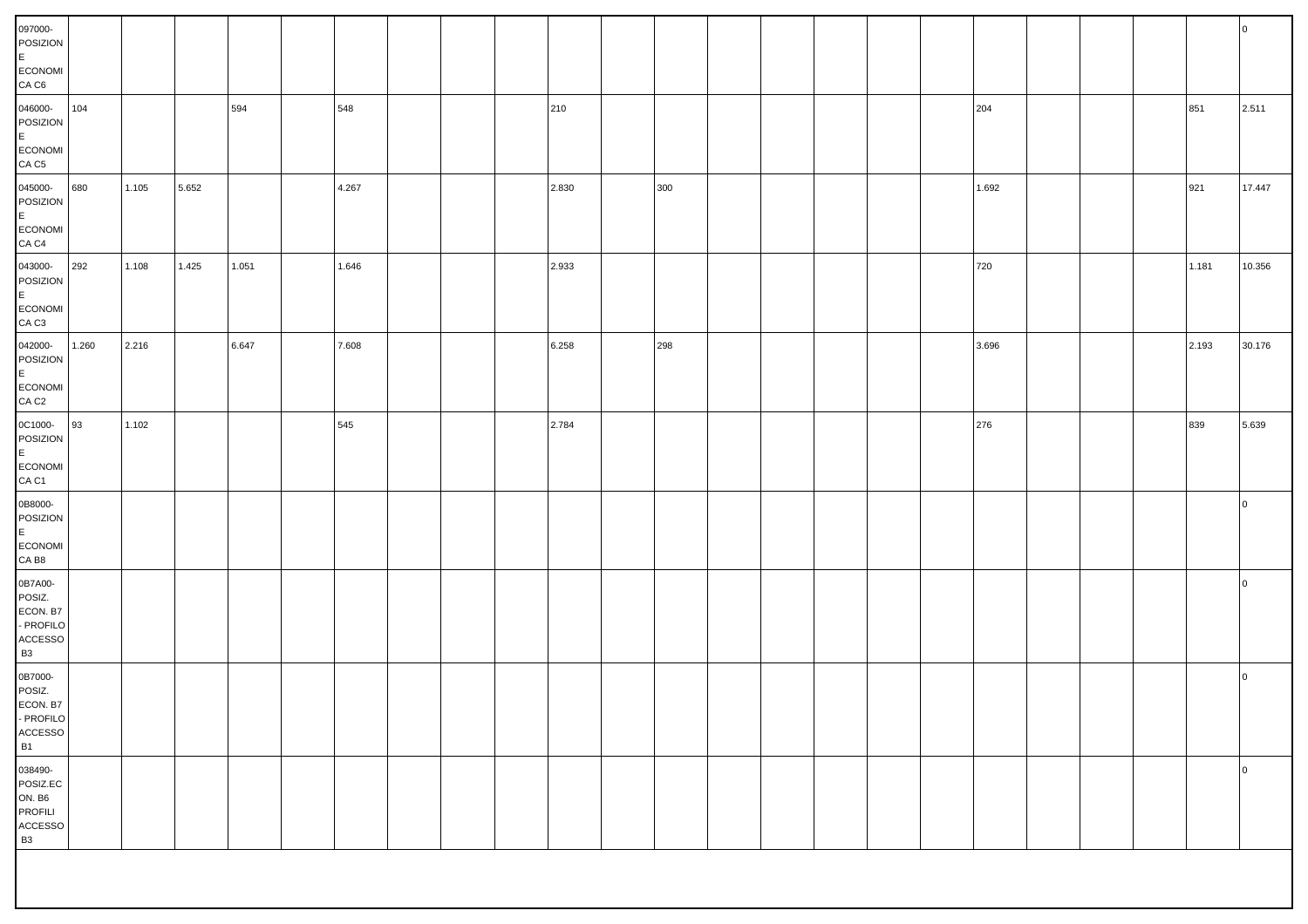| 038491-<br>POSIZ.EC<br>ON. B6<br>PROFILI<br>$\mathsf{ACCESSO}$<br><b>B1</b>        |     |  |  |       |  |       |  |  |  |       |  |     |     | <b>0</b>       |
|------------------------------------------------------------------------------------|-----|--|--|-------|--|-------|--|--|--|-------|--|-----|-----|----------------|
| 037492-<br>POSIZ.EC<br><b>ON. B5</b><br>PROFILI<br>$\mathsf{ACCESSO}$<br><b>B3</b> |     |  |  |       |  |       |  |  |  |       |  |     |     | $\circ$        |
| 037493-<br>POSIZ.EC<br><b>ON. B5</b><br>PROFILI<br>ACCESSO<br><b>B1</b>            | 134 |  |  | 896   |  | 1.966 |  |  |  | 550   |  | 123 | 535 | 4.204          |
| 036494-<br>POSIZ.EC<br><b>ON. B4</b><br>PROFILI<br>$\mathsf{ACCESSO}$<br><b>B3</b> |     |  |  |       |  |       |  |  |  |       |  |     |     | $\circ$        |
| 036495-<br>POSIZ.EC<br><b>ON. B4</b><br>PROFILI<br>$\mathsf{ACCESSO}$<br><b>B1</b> |     |  |  |       |  |       |  |  |  |       |  |     |     | $\overline{0}$ |
| 055000-<br>POSIZION<br>E<br>ECONOMI<br>CA DI<br>${\sf ACCESSO}$<br><b>B3</b>       |     |  |  |       |  |       |  |  |  |       |  |     |     | $\overline{0}$ |
| 034000-<br>POSIZION<br>E.<br>ECONOMI<br>CA B <sub>3</sub>                          | 24  |  |  | 231   |  |       |  |  |  | $144$ |  | 32  |     | 431            |
| 032000-<br>POSIZION<br>E<br>ECONOMI<br>CA B <sub>2</sub>                           | 180 |  |  | 1.196 |  | 312   |  |  |  | 797   |  | 164 | 191 | 2.840          |
| 054000-<br>POSIZION<br>$\mathsf E$<br>ECONOMI<br>${\sf CA}$ DI<br>ACCESSO<br>B1    |     |  |  |       |  |       |  |  |  |       |  |     |     | $\overline{0}$ |
|                                                                                    |     |  |  |       |  |       |  |  |  |       |  |     |     |                |